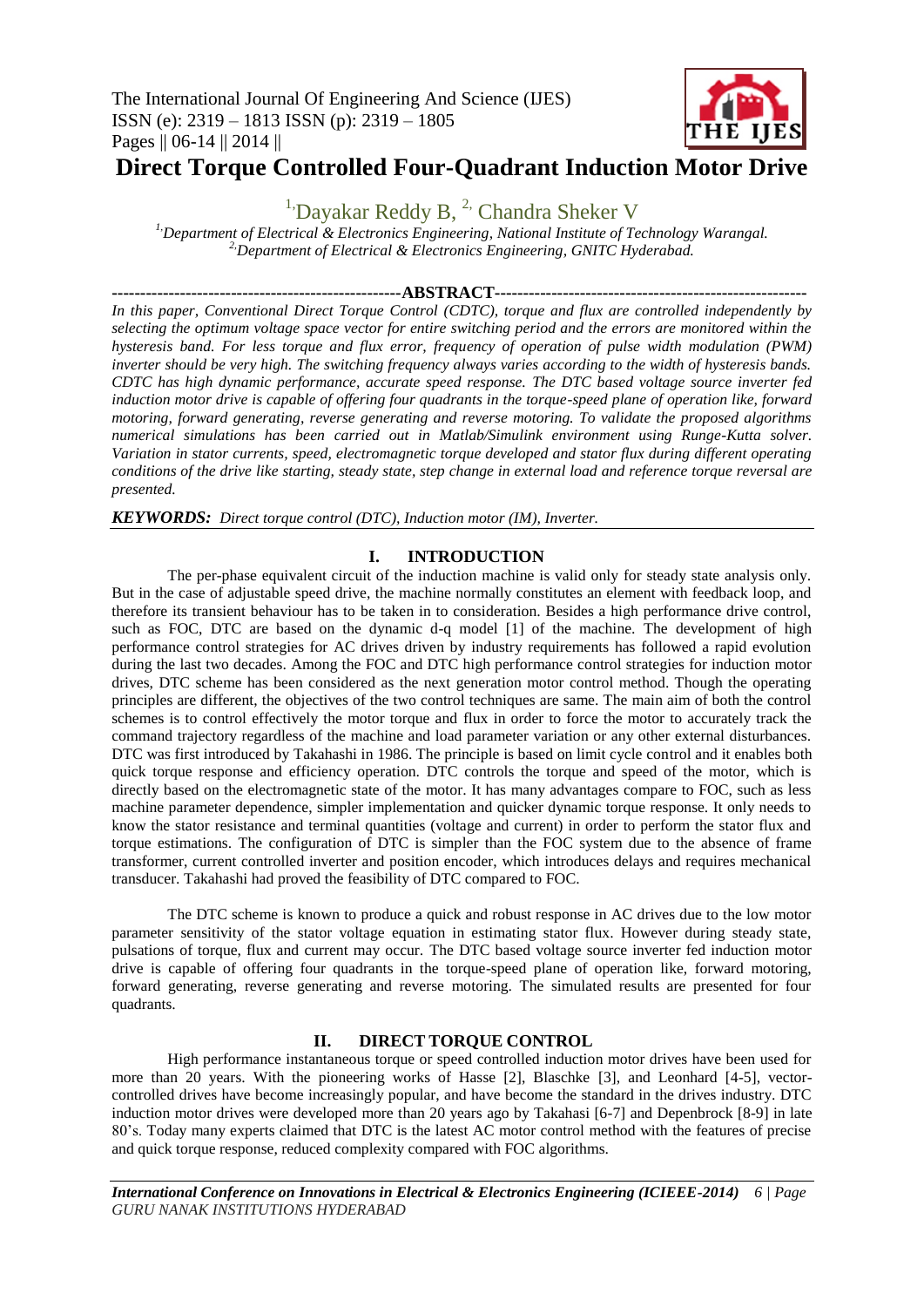**2.1. Principle of DTC VSI-fed Induction Motor :** DTC induction motor drive, fed from a VSI, it is possible to control both the stator flux linkages and electromagnetic torque directly, by selecting an optimum inverter switching modes. The selection limits the flux and torque errors to be within the respective hysteresis bands, so that fast torque response, low switching frequency and low harmonic losses are attained. The electromagnetic torque developed in an induction motor is given by equation

$$
T_{\mathcal{E}} = \frac{3}{2} \frac{P}{2} \left( \overline{\lambda_s} \, \overline{\mathbf{x} \, \overline{\mathbf{t}_s}} \right) \tag{1}
$$

Where  $\overline{\lambda_s}$  is the stator flux,  $\overline{i_s}$  is the stator current and **P** is the no. of poles of an induction motor.

The equations for stator and rotor fluxes are given by equations (2) and (3).

$$
\overline{\lambda_s} = L_s \overline{i_s} + L_m \overline{i_r} \tag{2}
$$

$$
\overline{\lambda_r} = L_s \overline{i_r} + L_m \overline{i_s} \tag{3}
$$

$$
\overline{i_s} = \frac{L_r}{L_s L_r - L_m^2} \overline{\lambda_s} - \frac{L_m}{L_s L_r - L_m^2} \overline{\lambda_r}
$$
(4)

Substituting equation (4) in equation (1)

$$
T_{\rm g} = \frac{3}{2} \frac{p}{2} \frac{L_m}{\xi L_{\rm g} L_{\rm r}} \left( \overline{\lambda}_{\rm r} \times \overline{\lambda}_{\rm g} \right) \tag{5}
$$

 DTC is based on the space vector approach. In a symmetrical 3-phase induction machine, the instantaneous electromagnetic torque is proportional to the cross product of the stator flux linkage space vector,  $\bar{\lambda}_{s}$  and rotor flux linkage space vector,  $\bar{\lambda}_{r}$ , and so given by (6). *y* is the angle between the stator flux linkage space vector and rotor flux linkage space vector, as shown in fig. 2 and  $\xi$  is the leakage coefficient given by (7).

$$
T_e = \frac{2}{2} \frac{P}{2} \frac{L_m}{\xi L_s L_r} |\lambda_r| |\lambda_s| \sin(\gamma)
$$
  
Where  $\xi = 1 - \left(\frac{L_m^2}{L_s L_r}\right)$  (7)



Fig.2 Movement of  $\overline{\lambda}_s$  relative to  $\overline{\lambda}_r$  under the influence of voltage vectors

The expression given in (6) is applicable for both the steady state and transient state conditions. In steady state both the stator flux and rotor flux moves with the same angular velocity. The rotor flux lags the stator flux by torque angle. But during transients these two vectors do not the same velocity. From (6), it is clear that the motor torque can be varied by varying the rotor or stator flux linkage vectors as shown in fig.2. The magnitude of the stator flux is normally kept constant.

**2.2. Conventional Direct Torque Controlled Induction Motor Drive :**The block diagram of CDTC motor drive as shown in fig.3 employing a VSI inverter. DTC involves the separate control of the stator flux and torque through the selection of optimum inverter switching modes.

*International Conference on Innovations in Electrical & Electronics Engineering (ICIEEE-2014) 7 | Page GURU NANAK INSTITUTIONS HYDERABAD*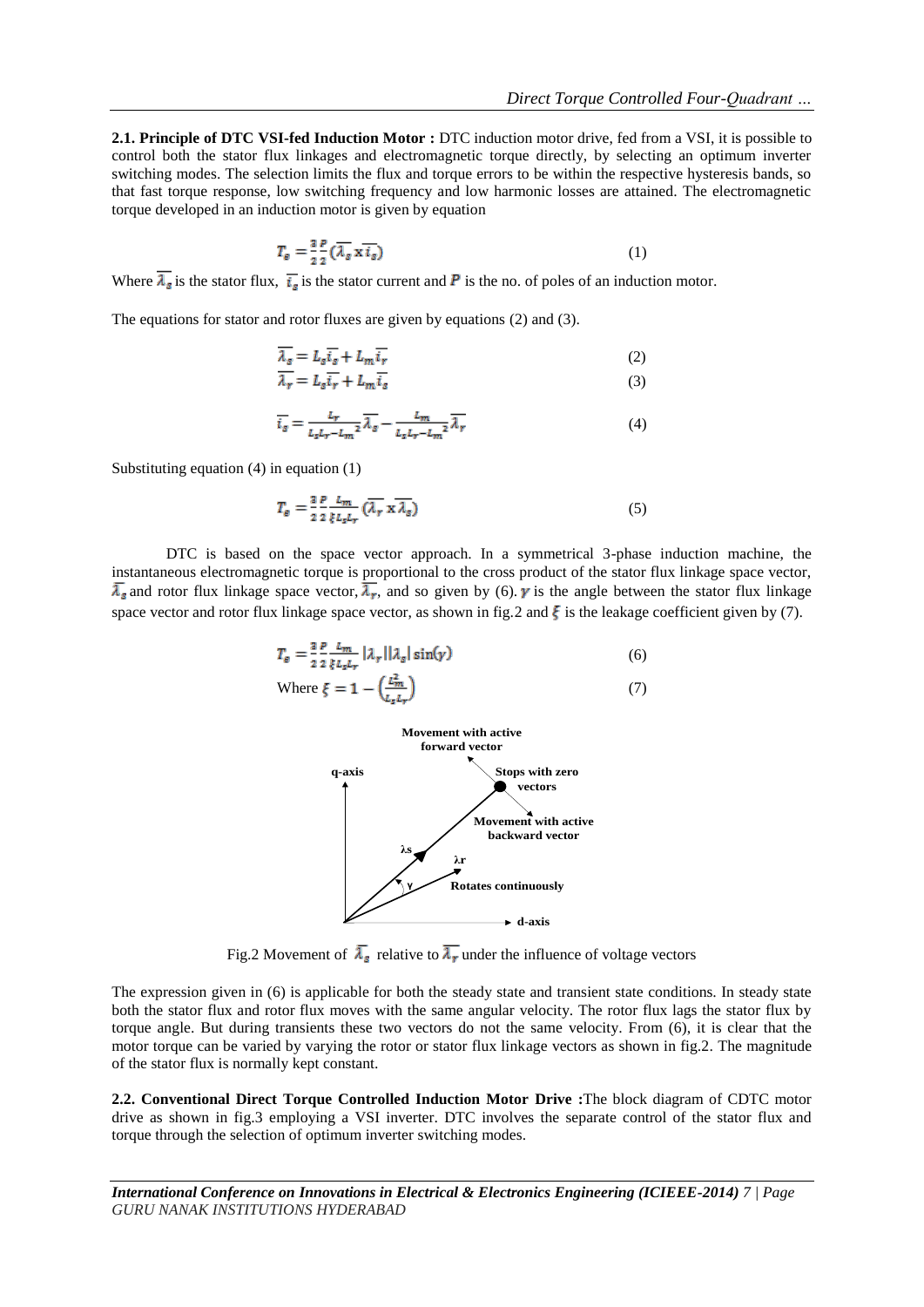

Fig.3 Block diagram of CDTC of induction motor drive

The stator flux-linkage components can be obtained by integrating appropriate monitored terminal voltages reduced by the ohmic losses, as shown in (9), (10), (11) and (12). The sector number can be estimated using (13):

$$
\lambda_s = \int (V_s - R_s i_s) dt
$$
\n
$$
\lambda_{s+1} = \int (V_{s-1} - R_s i_s) dt
$$
\n(10)

$$
\lambda_{ds} = \int (V_{ds} - R_s i_{ds}) dt
$$
\n(10)

$$
\lambda_{qs} = \int (V_{qs} - R_s i_{qs}) dt \tag{11}
$$

$$
|\lambda_s| = \sqrt{\lambda_{ds}^2 + \lambda_{qs}^2} \tag{12}
$$

$$
\theta_{\rm g} = \text{Tan}^{-1} \left[ \frac{\lambda_{\rm qs}}{\lambda_{\rm ds}} \right] rad \tag{13}
$$

The electromagnetic torque of the induction motor in stator reference frame is given by  $\overline{1}$ 

$$
T_e = \left(\frac{2}{2}\right) \left(\frac{\rho}{2}\right) \left(\lambda_{ds} i_{qs} - \lambda_{qs} i_{ds}\right) \tag{14}
$$

The electromagnetic dynamic equation describing the mechanical model of the induction motor is,

$$
T_e = J \frac{d\omega_m}{dt} + B\omega_m + T_l \tag{15}
$$

**2.3. Optimum Switching Vector selection :**Based on the theoretical analysis done in section 2, optimum switching vector selection is tabulated which is shown in the table 1.

| dλ             | $dT_e$ | $S-I$ | $S-I$ | $S-III$ | S-IV | S-V | SV. |
|----------------|--------|-------|-------|---------|------|-----|-----|
|                |        |       |       |         |      |     |     |
| 1              |        |       |       |         |      |     |     |
|                |        |       |       |         |      |     | п   |
|                |        |       |       |         |      |     |     |
| $\overline{0}$ |        |       |       |         |      |     |     |
|                |        | Ū     |       | Ū       |      |     |     |

Table 1 Optimum voltage switching vector look-up table

This gives the optimum selection of the switching vectors for all the possible stator flux linkage space vector positions (six positions corresponding to six vectors).In CDTC, the stator flux linkage and torque errors are restricted within their respective hysteresis bands, which are  $2\Delta\lambda_s$  and  $2\Delta T_e$  wide respectively. If a stator flux increase is required then  $d\lambda = 1$ ; if a stator flux decrease is required then  $d\lambda = 0$ ; The notation corresponds to the fact that the digital output signals of a two-level flux hysteresis comparator is  $d\lambda$ , where

 $d\lambda = 1$  if  $|\overline{\lambda_s}| \leq |\overline{\lambda_s}| - |\Delta \lambda_s|$ 

*International Conference on Innovations in Electrical & Electronics Engineering (ICIEEE-2014) 8 | Page GURU NANAK INSTITUTIONS HYDERABAD*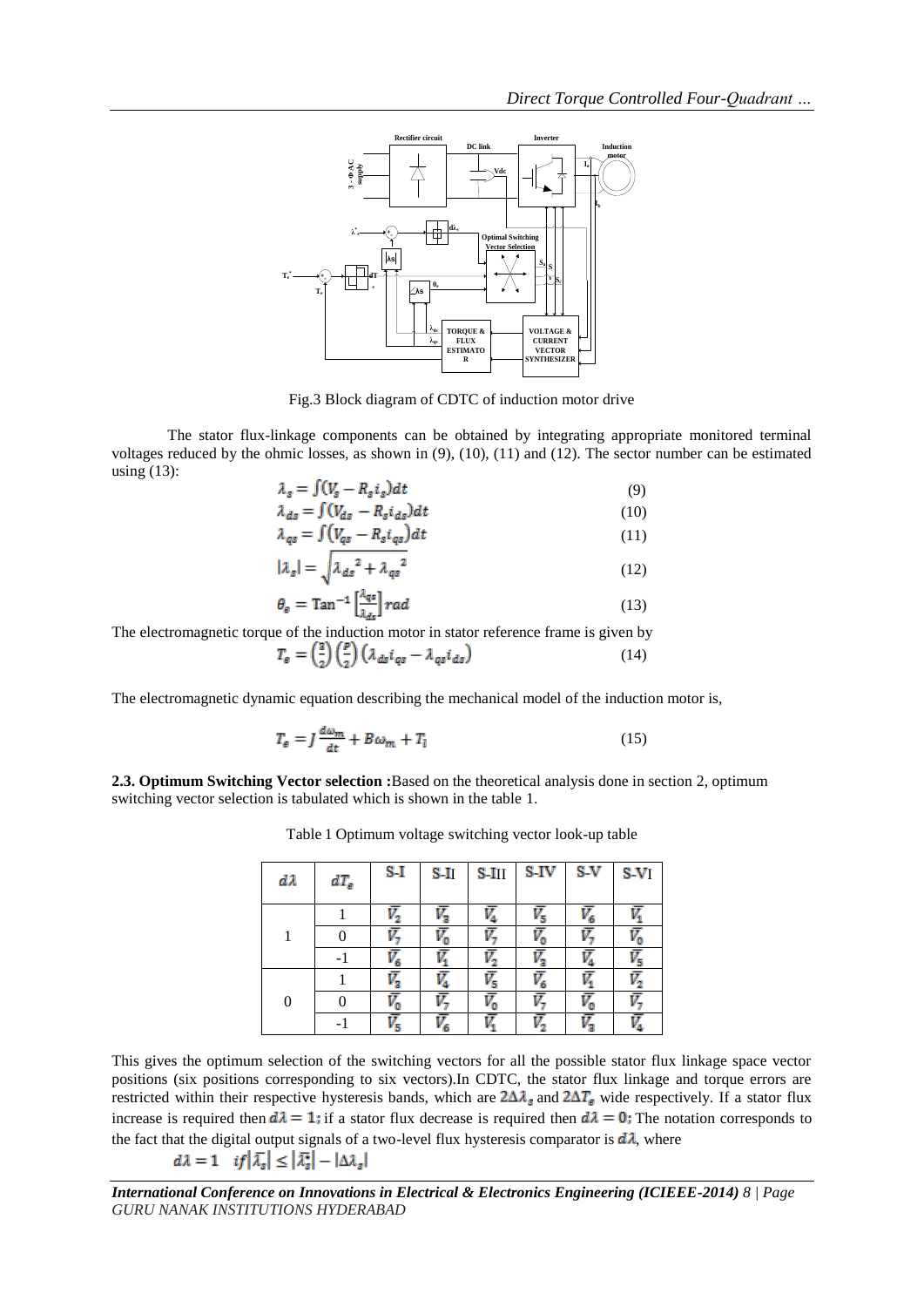$d\lambda = 0$   $if |\overline{\lambda}_s| \geq |\overline{\lambda}_s^*| + |\Delta \lambda_s|$ 

If a torque increase is required then  $dT_e=1$ , if a torque decrease is required then  $dT_e=-1$ , and if no longer change in torque is required then  $dT_e=0$ . The notation corresponds to the fact that the digital output signal of the three-level hysteresis comparator is  $dT_e$ . For anticlockwise rotation or forward rotation,<br> $dT_e = 1$  if  $|T_e| \le |T_e^*| - |\Delta T_e|$ 

$$
dT_e = 1 \quad \text{if } |T_e| \le |T_e^*| - |\Delta T_e|
$$
  

$$
dT_e = 0 \quad \text{if } |T_e| \ge |T_e^*|
$$

And for clockwise rotation or backward rotation<br> $dT_e = -1$  if  $|T_e| \ge |T_e^*| + |\Delta T_e|$ 

$$
dT_e = -1 \quad \text{if } |T_e| \ge |T_e^*|.
$$
  

$$
dT_e = 0 \quad \text{if } |T_e| \le |T_e^*|
$$

The selection of the width of the hysteresis bands has important effects; a too small value may have the effect of losing the control.

# **III. SIMULATION RESULTS**

**3.1. I-quadrant operation under no-load** 



*International Conference on Innovations in Electrical & Electronics Engineering (ICIEEE-2014) 9 | Page GURU NANAK INSTITUTIONS HYDERABAD*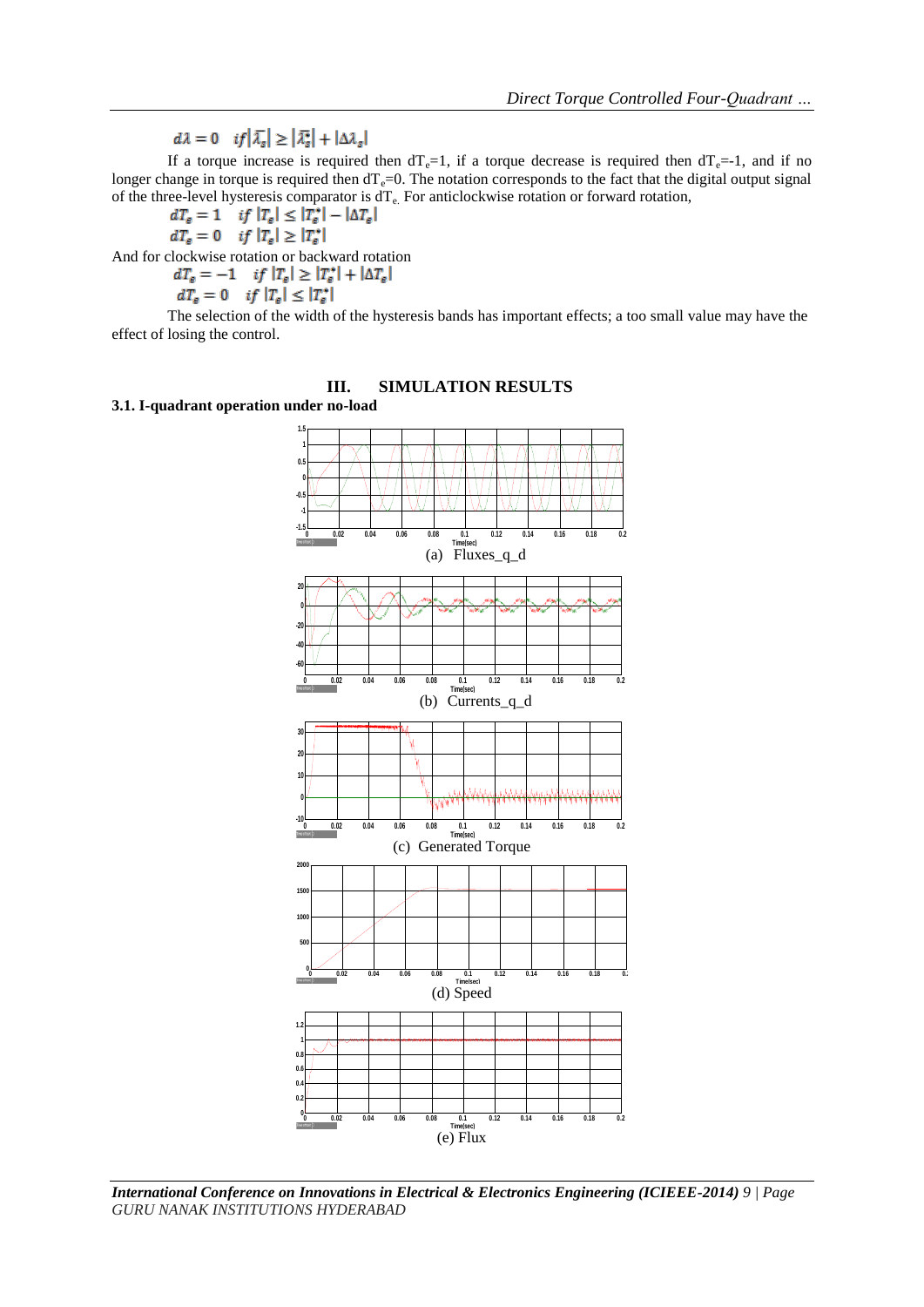

Fig.4 starting transients during no load operation of induction motor drive

The simulation parameters and specifications of induction motor used in this paper are given in Appendix. For the simulation, the reference flux is taken as 1wb and starting torque is limited to 150% of the rated torque, 33 N-m.

#### **3.2. I-quadrant operation under at load**



*International Conference on Innovations in Electrical & Electronics Engineering (ICIEEE-2014) 10 | Page GURU NANAK INSTITUTIONS HYDERABAD*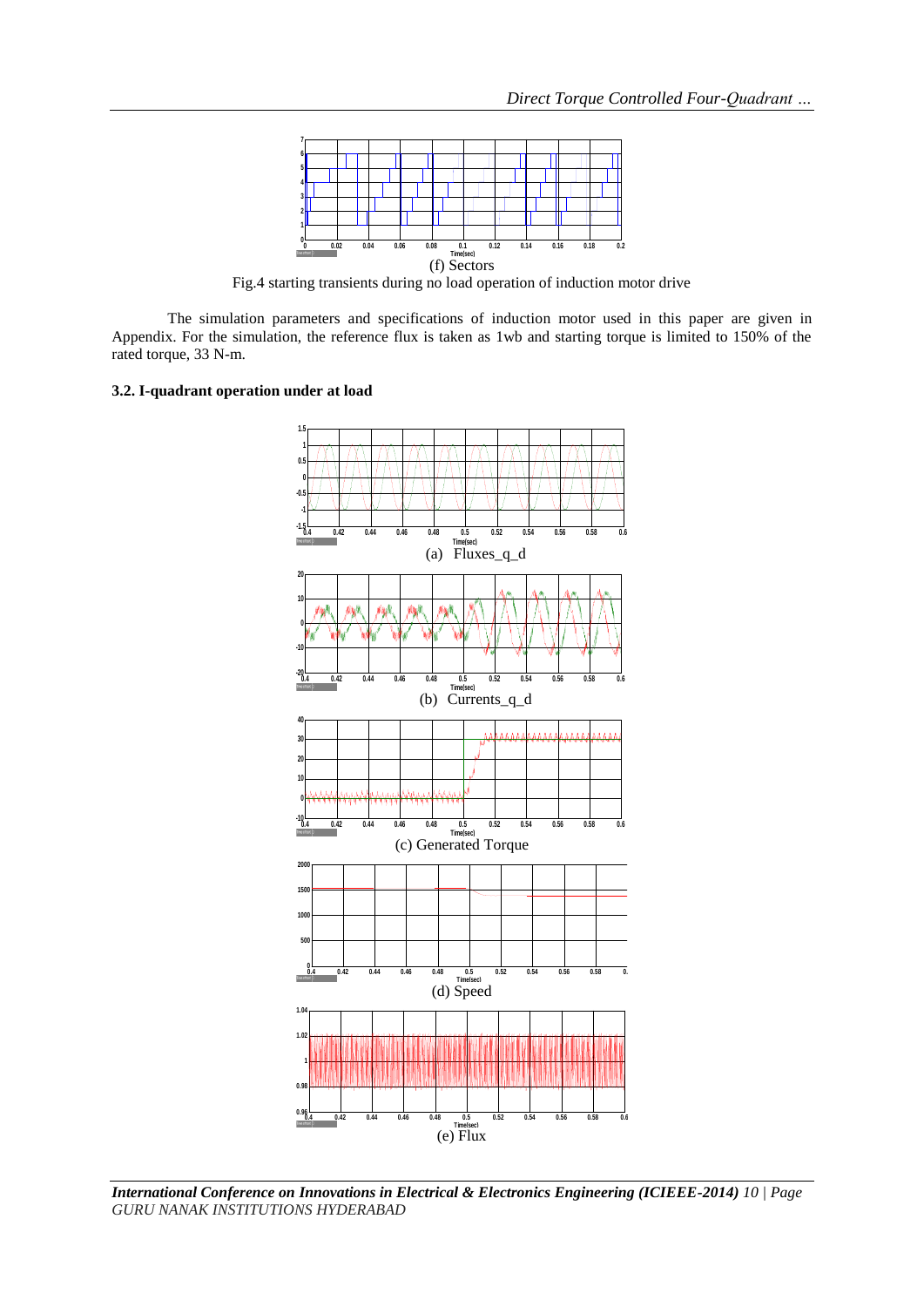

Fig.5 Transients during step change in load 30 N-m is applied at 0.5sec

Up to 0.5 sec the drive is operating under no load condition, at 0.5 sec an external load of 30 N-m is applied. Due to this step change in load, the drive generates torque very quickly to trace the load torque 30 N-m. Speed of the motor is decreased due to the applied load on the motor and rotates constant speed under constant stator flux linkage.





*International Conference on Innovations in Electrical & Electronics Engineering (ICIEEE-2014) 11 | Page GURU NANAK INSTITUTIONS HYDERABAD*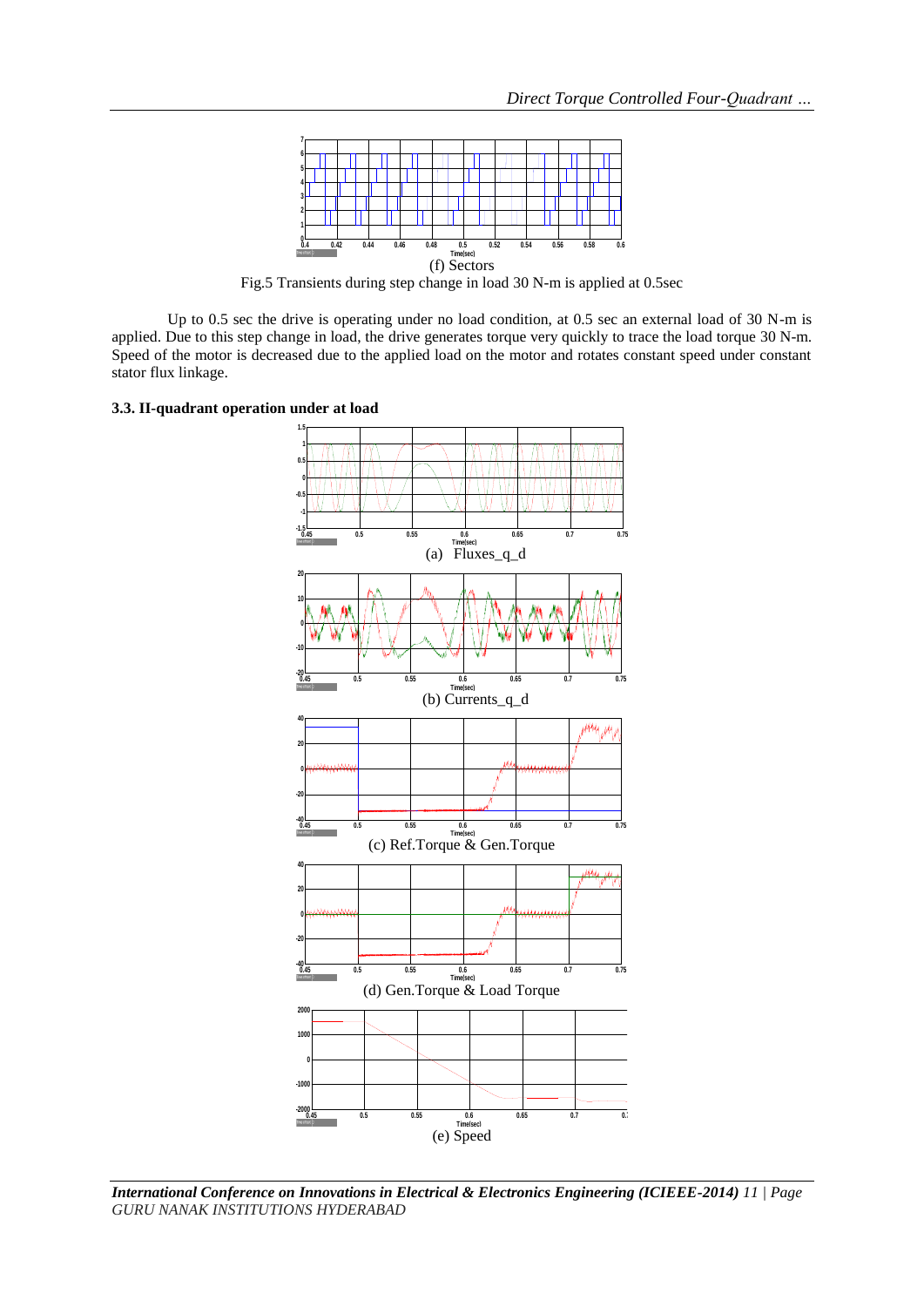

Fig.6 Transients during torque reversal with load 30 N-m at 0.7sec, Ref.Torque is changed from 33 N-m to -33 N-m at 0.5sec

The drive tries to stop motor in forward direction and rotating in reverse direction without changing any two stator terminals. The generated torque is positive and opposite of the rotor rotation. Speed is negative means rotor rotated in reverse direction, the speed of the motor is increased.



#### **3.4. III-Quadrant operation under at load**

*International Conference on Innovations in Electrical & Electronics Engineering (ICIEEE-2014) 12 | Page GURU NANAK INSTITUTIONS HYDERABAD*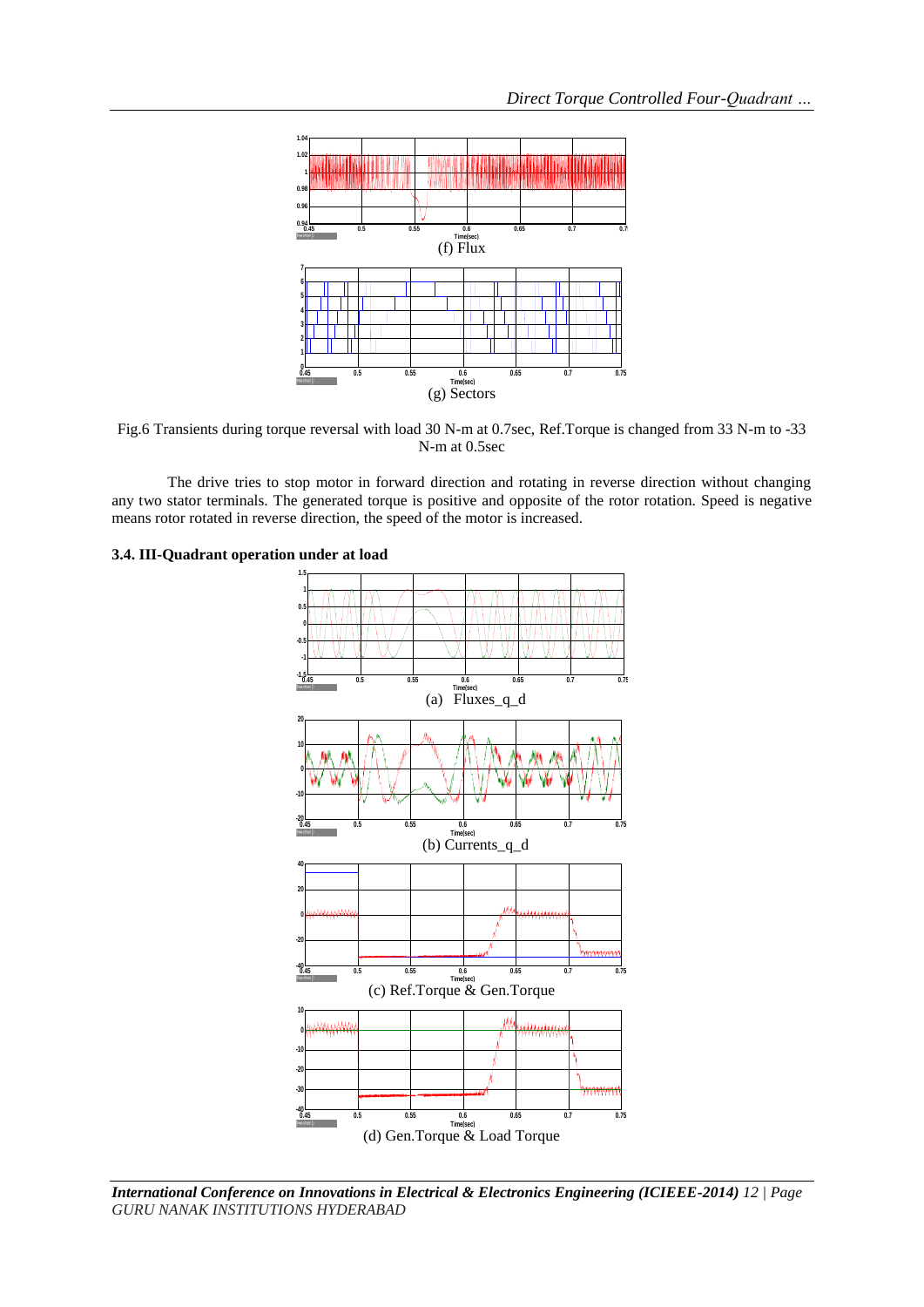

Fig.7 Transients during torque reversal with load -30 N-m at 0.7sec. Ref.Torque is changed from 33 N-m to -33 N-m at 0.5sec

The generated torque is same direction of the rotor rotation at negative load torque is applied. The generated torque and speed of the motor are opposite to the forward motoring operation. When the load is applied in this operation the speed of the motor is decreased.



### **3.5. IV-Quadrant operation under at load**

*International Conference on Innovations in Electrical & Electronics Engineering (ICIEEE-2014) 13 | Page GURU NANAK INSTITUTIONS HYDERABAD*